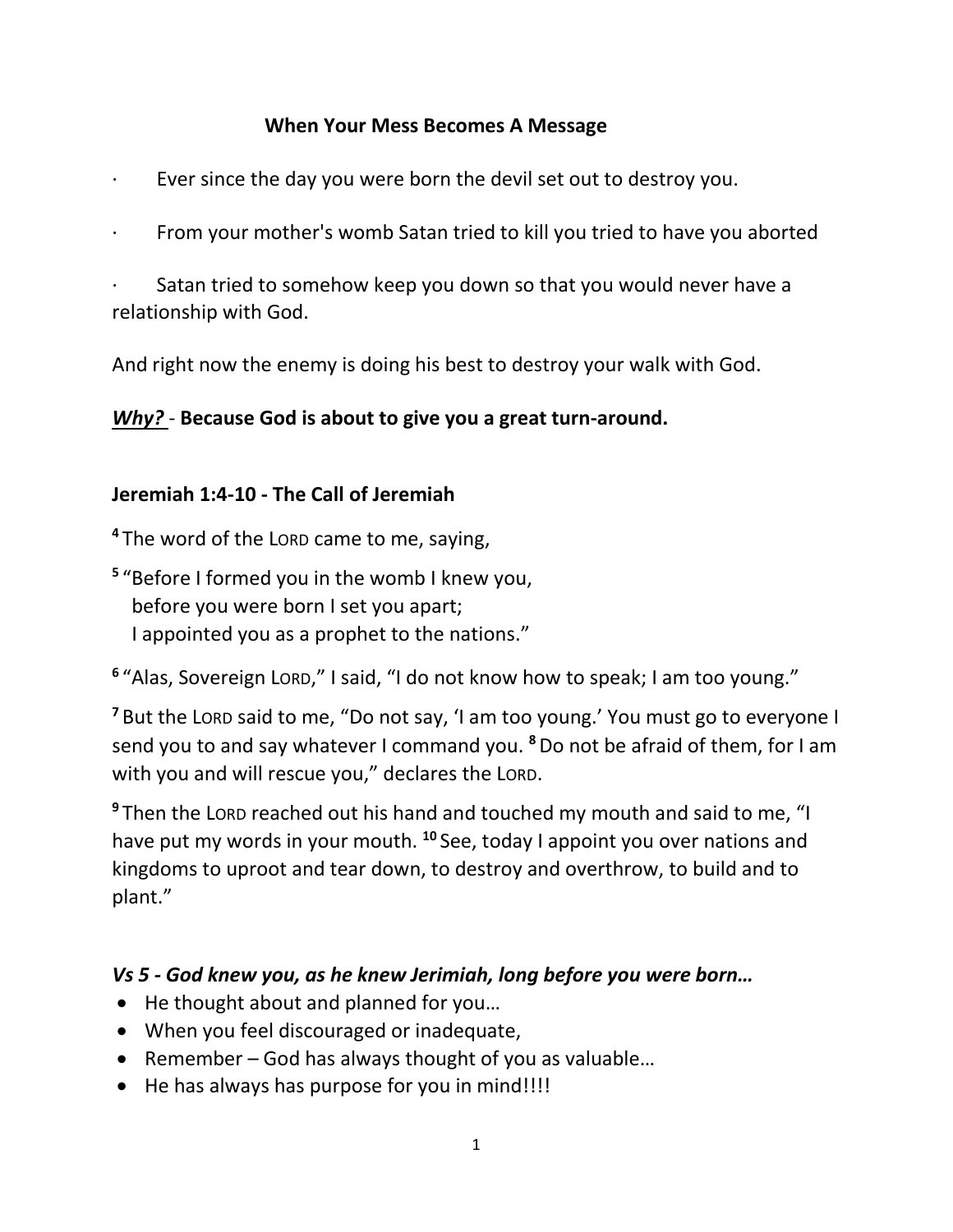### *Jeremiah was appointed by God as a Prophet to the nations…*

- God has a purpose for each Christian
- Some are appointed by God for specific kinds of work…
- If God has NOT given you a specific call or assignment,
- THEN seek to fulfill the mission common to all believers - -
- To love, obey, and serve God Until his guidance becomes clear!!!!

# *Vs 6-8 – Jeremiah thought he was to young and inexperienced to be God's spokesman.*

• Do not use a lack of self-confidence as an excuse.

God promised to "rescue" Jeremiah from trouble…

- Not to keep trouble from coming…
- God did not insulate him from imprisonment, deportation, or insults…
- God does not keep us from encountering life's storms, but he will see us through them!!!

# *Vs 9-10 – God appointed Jeremiah to bring his word.*

- Jeremiah's work was to warn the nations about God's judgement on sin.
- As believers we are to share God's desire to reach the whole world for Him.

# **Right now you are closer to God than you have ever been and Satan is tugging at your soul so hard you can feel the pressure of Hell trying to stop you.**

# **Romans 13:11-14 - The Day Is Near**

**<sup>11</sup>** And do this, understanding the present time: The hour has already come for you to wake up from your slumber, because o*ur salvation is nearer now than when we first believed*.

<sup>12</sup> The night is nearly over; the day is almost here. So let us put aside the deeds of darkness and put on the armor of light. **<sup>13</sup>** Let us behave decently, as in the daytime, not in carousing and drunkenness, not in sexual immorality and debauchery, not in dissension and jealousy.

# *<sup>14</sup> Rather, clothe yourselves with the Lord Jesus Christ, and do not think about how to gratify the desires of the flesh.*

Vs 12-13 – The night refers to the present evil time… The day refers to the time of Christ's return…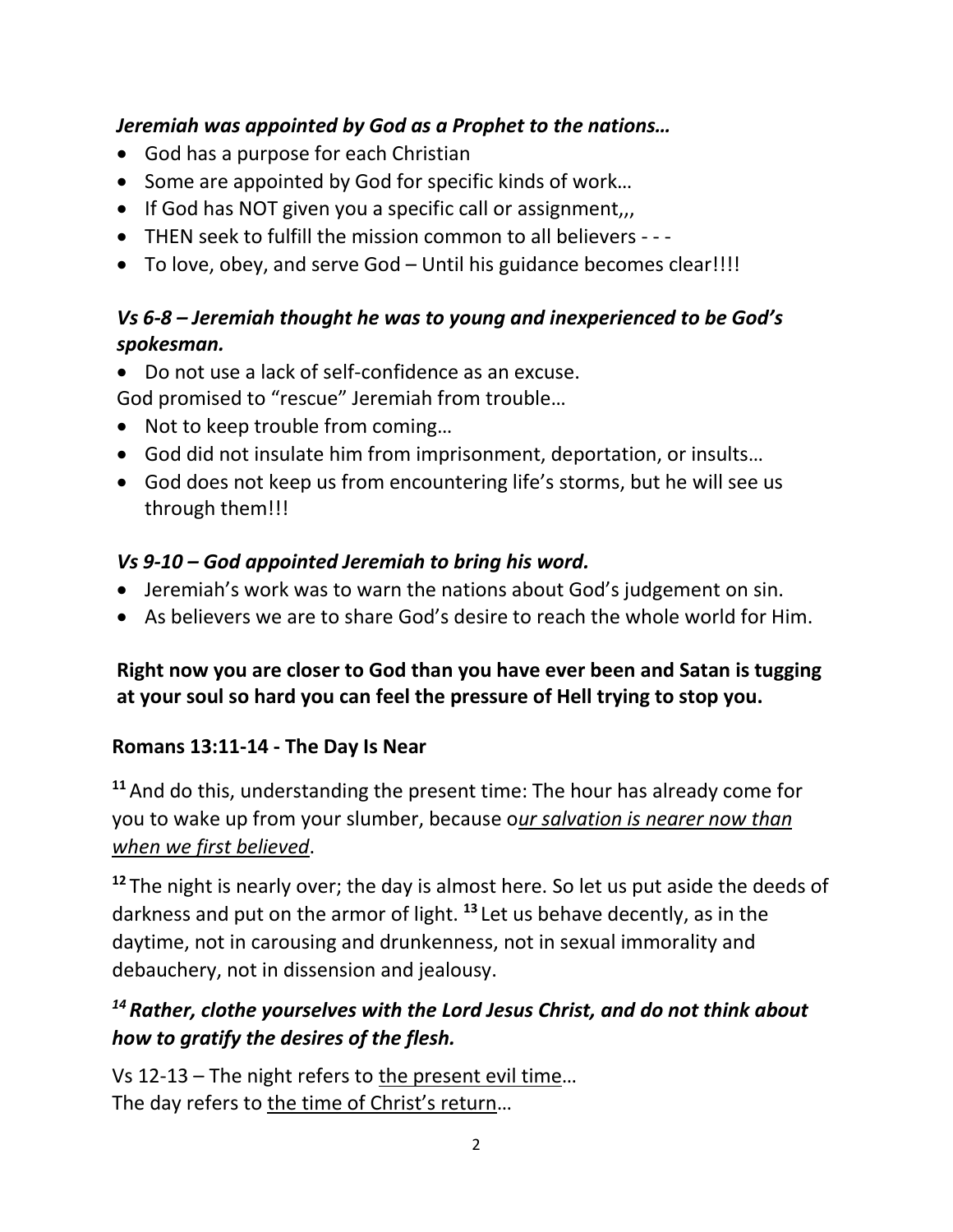### *Paul considers Attitudes as important as actions…*

- Just as hatred leads to murder
- Jealousy leads to strife
- Lust to adultery
- When Christ returns he wants to find his people clean inside and out!!!

### *We must NOT give our desires any opportunity to lead us into sin…*

You may be in a mess right now, But **God can turn your mess into a message!!!**

- He can take your mess of unbelief and turn it into a message of Faith.
- He can take a drug addiction and turn it into a message of deliverance.
- He can take a broken marriage and turn it into a message of Hope and restoration!

### *Right now you need to believe that you are bigger than your circumstances*

- You are bigger than your dilemma. You are on fire and hell is raging mad.
- *You need to understand the power of God that is within you!* Wake up!

If I can ever make you understand *how powerful you really are*… there will be no stopping you from Prayer, from outreach **no stopping you** from accomplishing the things that *God has for you to do.*

- You need to say I can give a bible study.
- I can pray for the sick. I can witness to the lost.
- I can **do all things** through Christ that strengthens me.

It's time to *arise to the occasion*, it's time to set our eyes on the dreams for tomorrow and *stop living in the defeat* of the past.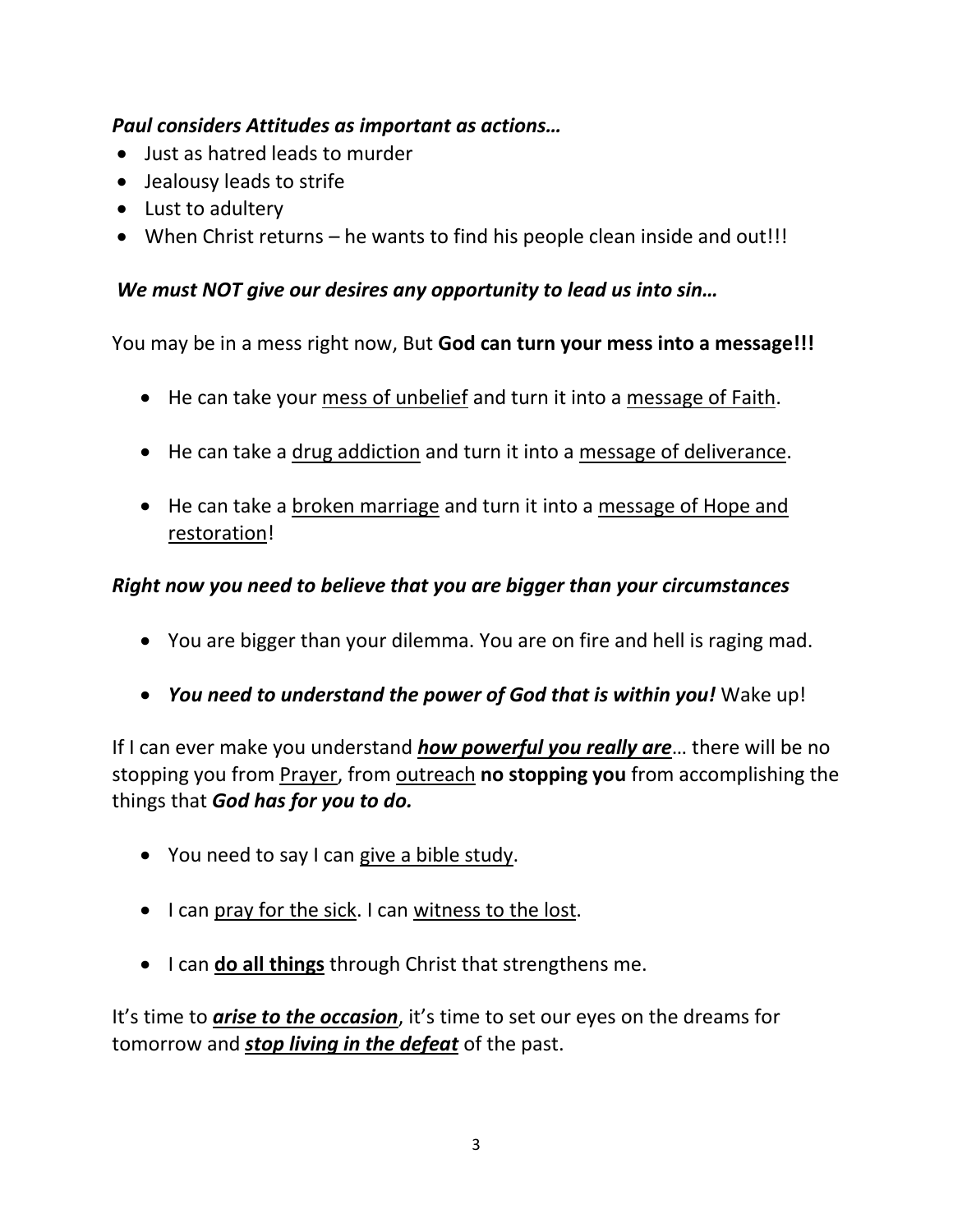We are the children of the most high God -

*1 John 4:4* - You, dear children, are from God and have overcome them, because the one who is in you is greater than the one who is in the world.

- **Wake up let's get going!!!!**
- Let's have that soul winning Revival we have been waiting on.
- Let's have those miracles we been hearing about.
- Let's see those lost come to God.
- God can take the worst situation and *turn it around.*
- God can take that job and *give you a raise*.
- He can take that lost child and *save them.*

God can take the worst of the worst and *make it the best of the best.*

*God is waiting on us* to believe. *I refuse to die in this dilemma!*

**Wake up** - you **don't** have any idea *what God is about to do* in your life.

### *You have to get down in yourself and discover your own greatness in the Holy Ghost.*

# *We need to understand that the Holy Ghost is the power of God within us.*

**God in us; the hope of Glory.** We *can't* let God's dream for us die… *His dream is for us* to come to where he is.

- There is too much greatness **inside of you** for you to just *sit back and be defeated* by the devil.
- I am going to scream **WAKE UP** until I get your attention.

Until I can get you *awake to the fact that God wants to do something great in your life.*

**You are powerful** you are anointed **you are the children of the most high God** you are more than an over-comer.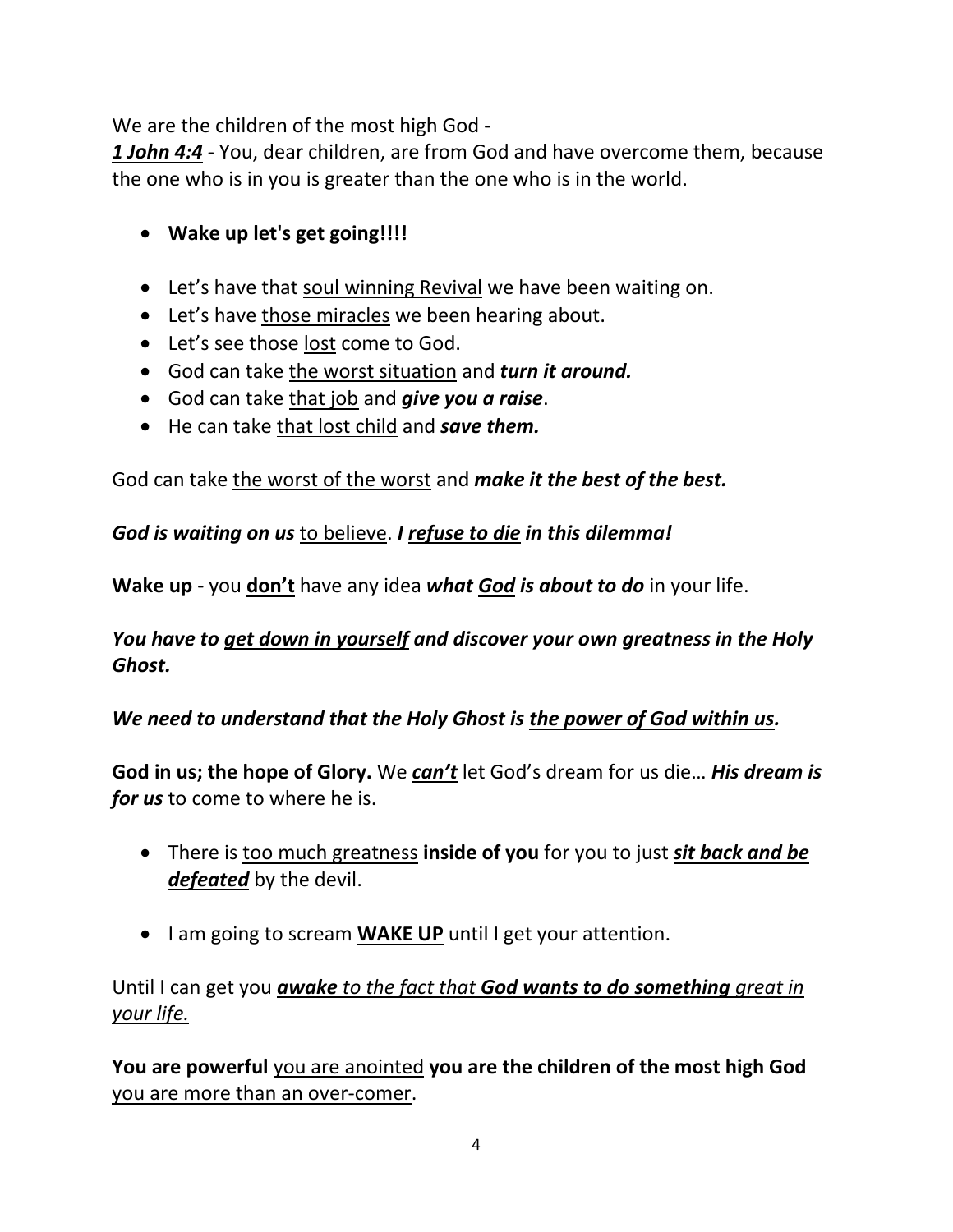**If we….** or if this world would ever realize how great God is then *we could never be defeated.*

- Is there anyone in this house tonight that is **tired of watching your dream die????**
- Tired of *being defeated* time and time again.
- Tired of watching people you have reached out to *just backslide away from God.*
- *Is there anyone tired of that????????????*

*Romans 13:11-12* - And do this, understanding the present time: The hour has already come for you to wake up from your slumber, because our salvation is nearer now than when we first believed. **<sup>12</sup>** The night is nearly over; the day is almost here. So let *us put aside the deeds of darkness* and *put on the armor of light*.

It is time for this church to realize **who you are** in **Jesus Christ**!! *You are the anointed of God.*

- *We have a commission -* to *go into all the world* and *preach the Gospel*.
- Commissioned to **heal the sick**
- Commissioned to **cast out devils**!

We have the **ok from God** to do these things.

- We have *the power of God living in us* to be witnesses in our city and any other place the Spirit of God gives us.
- We have to understand **who we are**, who we represent here on earth.
- **We are God's children** and he will accomplish whatever we will allow him too.

*The worst time in your life is the best time in your life for God to do the Supernatural through you.*

*We must believe that he is a rewarder to them that diligently seek HIM.*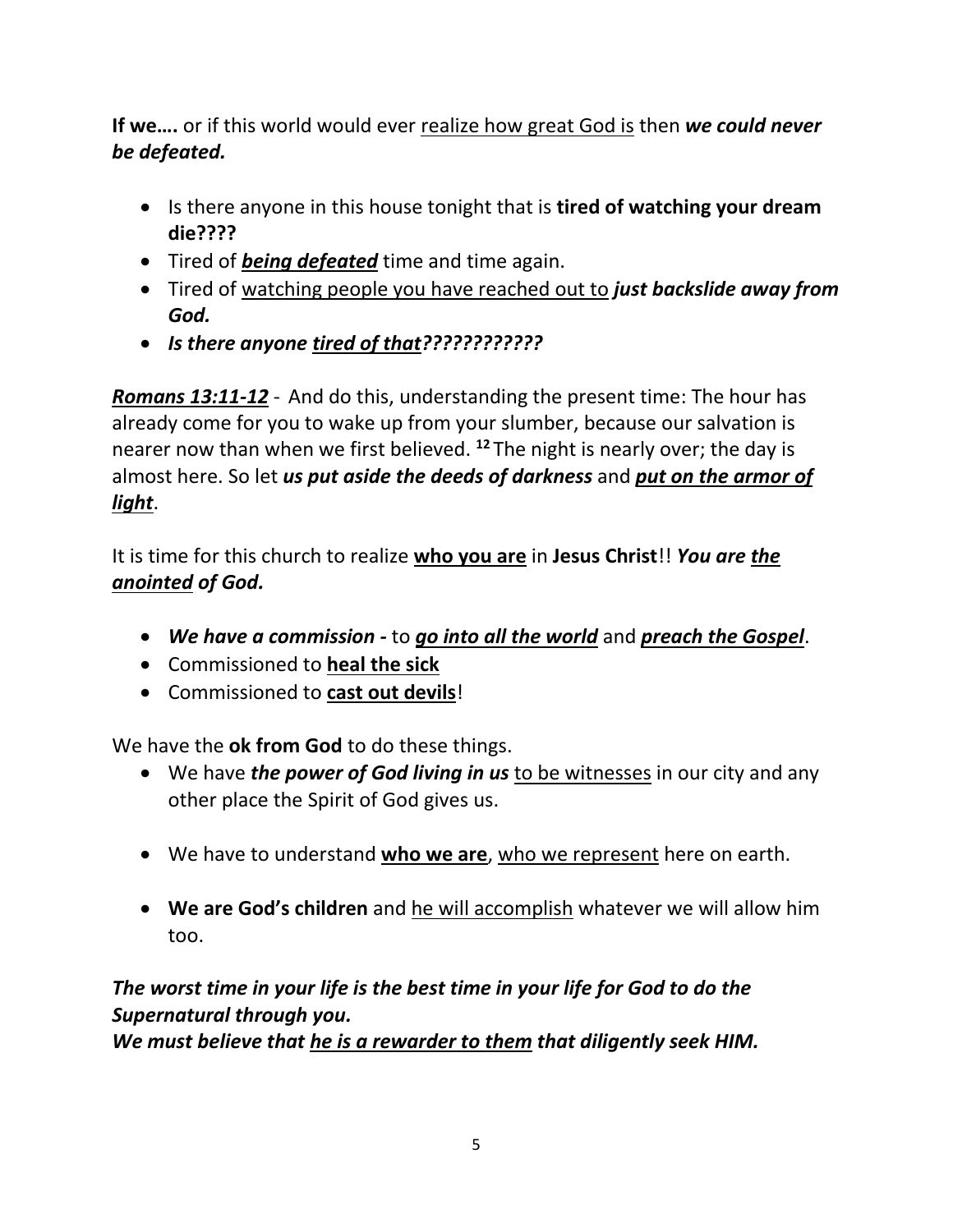*Hebrews 11:6* - And without faith it is impossible to please God, because anyone who comes to him must believe that he exists and that he rewards those who earnestly seek him.

## *God has always took the least of all humanity to accomplish his will.*

- **Abraham** was an *idol worshipper* and became *the Father of all*.
- **He took** farmers, fisherman, tax collectors, harlots, *to bring his word* to pass.

# *He took what looked like a mess and gave it a message!!!!!!!*

*1 Corinthians 1:27-29* - But God chose the foolish things of the world to shame the wise; God chose the weak things of the world to shame the strong. **<sup>28</sup>**God chose the lowly things of this world and the despised things—and the things that are not—to nullify the things that are, **<sup>29</sup>** so that no one may boast before him.

## *Skill and wisdom do not get a person into God's kingdom – Simple faith does!!!*

- It looked impossible for *Abraham and Sarah* to have a child in their old age but all things are possible to them that believe.
- It looked impossible to *Moses and the Israelites* to take a stick and open up the Red Sea.
- *But it was possible through God.*
- It *looked impossible for David* a 16-year-old boy to slay a giant nine feet tall. But God made it possible.

A*nd I know to some of you it looks impossible* to take a handful of people here in this city and turn this county upside down, but *it's not* **impossible**.

### *It doesn't look impossible to God.*

*Are you ready to awake to the fact that you are a powerful source* in the hands of *the Mighty God* which is in Christ Jesus which *DWELL IN US*?